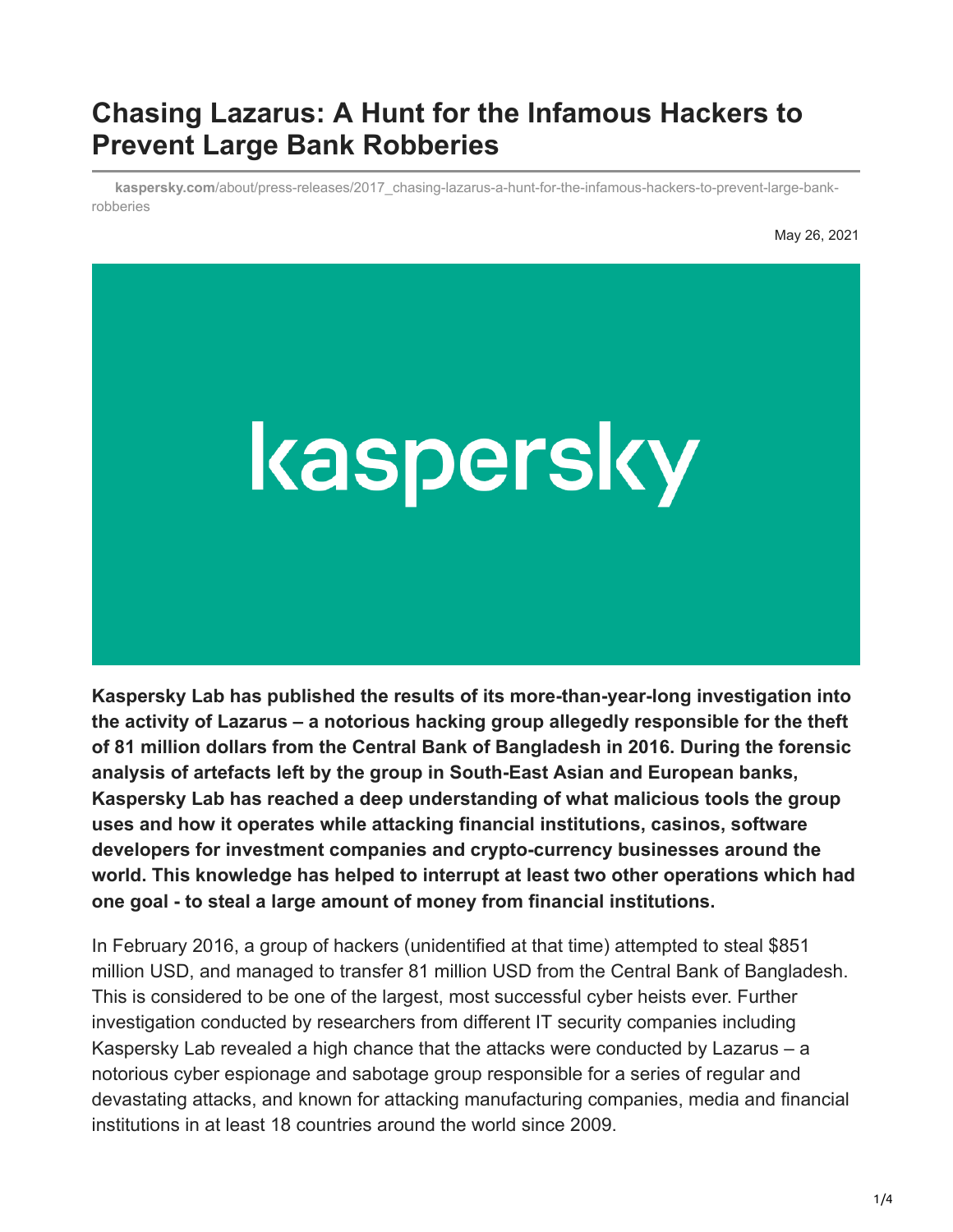Although several months of silence followed the Bangladesh attack, the Lazarus group was still active. They had been preparing for a new operation to steal money from other banks and, by the time they were ready, they already had their foot in a financial institution in South East Asia. After being interrupted by Kaspersky Lab products and the following investigation, they were set back for another few months, and later decided to change their operation by moving to Europe. But here too, their attempts were interrupted by Kaspersky Lab's security software detections, as well as the quick incident response, forensic analysis, and reverse engineering with support from company's top researchers.

## **Lazarus Formula**

Based on the results of the forensic analysis of these attacks, Kaspersky Lab researchers were able to reconstruct the modus operandi of the group.

- **Initial compromise:** A single system inside a bank is breached either with remotely accessible vulnerable code (i.e. on a webserver) or through a watering hole attack through an exploit planted on a benign website. Once such a site is visited, the victim's (bank employee) computer gets malware, which brings additional components.
- **Foothold established:** Then the group migrates to other bank hosts and deploys persistent backdoors – the malware allows them to come and go whenever they want.
- **Internal reconnaissance:** Subsequently the group spends days and weeks learning the network, and identifying valuable resources. One such resource may be a backup server, where authentication information is stored, a mail server or the whole domain controller with keys to every "door" in the company, as well as servers storing or processing records of financial transactions.
- **Deliver and steal:** Finally, they deploy special malware capable of bypassing the internal security features of financial software and issuing rogue transactions on behalf of the bank.

## **Geography and Attribution**

The attacks investigated by Kaspersky Lab researchers lasted for weeks. However, the attackers could operate under the radar for months. For example, during the analysis of the incident in South-East Asia, experts discovered that hackers were able to compromise the bank network no less than seven months prior to the day when the bank's security team requested incident response. In fact, the group had access to the network of that bank even before the day of the Bangladesh incident.

According to Kaspersky Lab records, from December 2015, malware samples relating to Lazarus group activity appeared in financial institutions, casinos software developers for investment companies and crypto-currency businesses in Korea, Bangladesh, India, Vietnam, Indonesia, Costa Rica, Malaysia, Poland, Iraq, Ethiopia, Kenya, Nigeria, Uruguay, Gabon, Thailand and several other countries. The latest samples known to Kaspersky Lab were detected in March 2017, showing that attackers have no intention of stopping.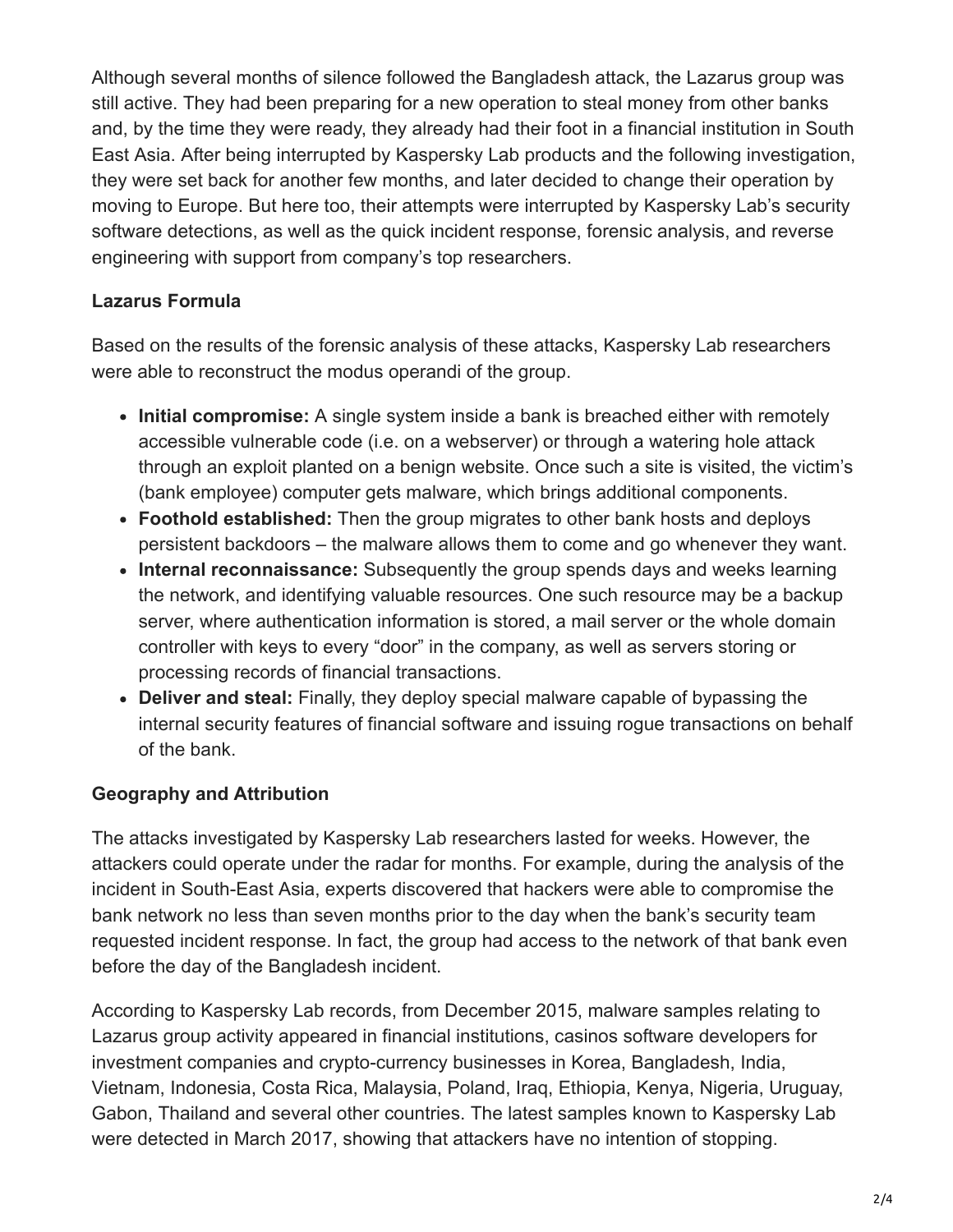Even though attackers were careful enough to wipe their traces, at least one server they breached for another campaign contained a serious mistake with an important artefact being left behind. In preparation for operation, the server was configured as the command & control center for the malware. The first connections made on the day of configuration were coming from a few VPN/proxy servers indicating a testing period for the C&C server. However, there was one short connection on that day which was coming from a very rare IP address range in North Korea.

According to researchers, that could mean several things:

- The attackers connected from that IP address in North Korea
- It was someone else's carefully planned false flag operation
- Someone in North Korea accidentally visited the command and control URL

The Lazarus group heavily invests in new variants of their malware. For months they were trying to create a malicious toolset which would be invisible to security solutions, but every time they did this, Kaspersky Lab's specialists managed to identify unique features in how they create their code, allowing Kaspersky Lab to keep tracking the new samples. Now, the attackers have gone relatively quiet, which probably means that they have paused to rework their arsenal.

"*We're sure they'll come back soon. In all, attacks like the ones conducted by Lazarus group show that a minor misconfiguration may result in a major security breach, which can potentially cost a targeted business hundreds of millions of dollars in loss. We hope that chief executives from banks, casinos and investment companies around the world will become wary of the name Lazarus,*" said Vitaly Kamluk, Head of Global Research and Analysis Team APAC at Kaspersky Lab.

Kaspersky Lab products successfully detect and block the malware used by the Lazarus threat actor with the following specific detection names:

- HEUR: Trojan-Banker. Win32. Alreay\*,
- Trojan-Banker.Win32.Agent\*

The company is also releasing crucial Indicators of Compromise (IOC) and other data to help organizations search for traces of these attack groups in their corporate networks. For more information go to [Securelist.com](https://kas.pr/ix6C)

We urge all organizations to carefully scan their networks for the presence of Lazarus malware samples and, if detected, to disinfect their systems and report the intrusion to law enforcement and incident response teams.

To learn more about financial attacks by Lazarus group, read the blog post available at [Securelist.com](https://kas.pr/ix6C) or [watch the video](https://youtu.be/9Vh2n6nC0t4).